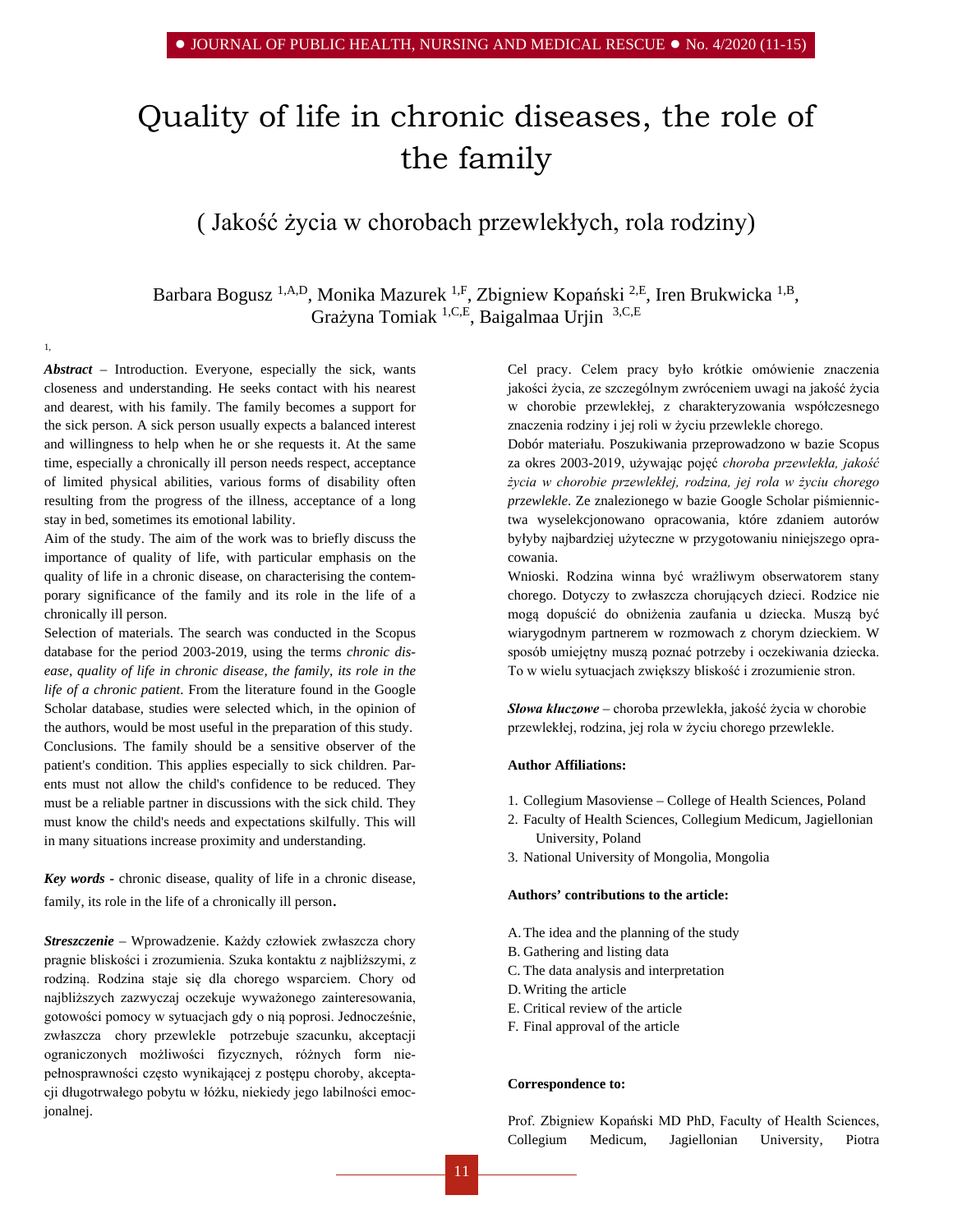Michałowskiego 12 Str., PL- 31-126 Kraków, Poland, e-mail: [zkopanski@o2.pl](mailto:zkopanski@o2.pl)

**Accepted for publication:** November 19, 2020.

# **I. CHRONIC DISEASE**

here is no single commonly accepted definition of chronic disease in medicine. At its simplest, it can be described as a disease that lasts for a long time and is characterised by relatively slow progress of lesions. However, the most precise definition of this disease seems to be that adopted by The National Commission on Chronic Illness. T

According to this definition, chronic diseases are considered to be disorders or abnormalities having one or more of the following characteristics: they have a longterm course, their course and treatment are not clearly defined, they leave an impairment or dysfunction after transition, they require specialist rehabilitation and supervision as well as observation and care. [1,2]

Chronic disease is also sometimes referred to as [3]:

- a disorder of long duration which may be progressive and poorly predictive or related to a relatively normal course of life despite abnormal physical or mental functioning;
- an adverse condition that lasts for more than three months a year or requires continuous hospitalisation for at least one month;
- a disease that lasts for a significant period of time or is recurrent, that is to say, there are further sickness spells in the long term;
- permanent, irreversible, progressive changes damaging the system, permanently reducing its efficiency and effectiveness, mainly in the so-called acute, but also chronic states, as one and the same continuous process of destruction.

# **II. THE CONCEPT OF QUALITY OF LIFE**

Quality of life is most often compared with wellbeing, satisfaction, happiness. Many excellent philosophers and sages have been interested in quality of life issues.

Already in ancient times, Aristotle paid attention to man's desire to obtain the greatest possible pleasure and satisfaction from his choices and well-being throughout his life.

In turn, for Hippocrates, happy life was to be expressed through a state of internal balance [6]. He proclaimed that happiness is the ability to achieve a state of internal balance, i.e. the relationship between what surrounds us and the individual way of life.

Therefore, every human being has an influence on shaping his or her life and thus its quality. Such skills should be shaped in the upbringing process.

The theory of reasonableness, initiated by Heraclitus, has led many of his successors to continue to reflect on the possibility of further improving life and making it more enjoyable.

The result of these reflections was a philosophy of Democritus indicating satisfaction as the highest good, where reason is the means of obtaining it.

Socrates, on the other hand, saw happiness in virtue, which meant nothing more than bravery, physical strength, fitness and knowledge.

Similarly, Plato's views confirmed that happiness is shaped by everyone's way of thinking and looking at the world, by moral standards, by a hierarchy of goals and values.

In many other philosophical concepts, quality of life was most often identified with welfare, defined as the difference between the sum of all pleasures and the sum of all sufferings that a person experiences during his/her life [4- 6].

One of the most frequently used and commonly quoted definitions of quality of life is the one formulated by the World Health Organisation in 1994. According to this definition, quality of life is defined as "an individual's perception of his or her position in life in the context of the culture and systems of values accepted by the society in which he or she lives and in relation to his or her life goals, expectations, interests". [7].

In addition to the generally formulated definition of the concept, there is also a specification of these spheres of life. These are, above all: physical and mental health, social relationships, the level of independence from others, the individual's personal beliefs and the impact of these beliefs on the environment in which the individual lives [8,9].

In defining quality of life, reference is usually made to both objective and subjective quality of life indicators.

Objective categories of the quality of life dimension include: standard of living, material and living conditions, health, participation in public life and even having a disability, i.e. the subjective assessment of one's own life situation by a particular person and comparing it to that of others.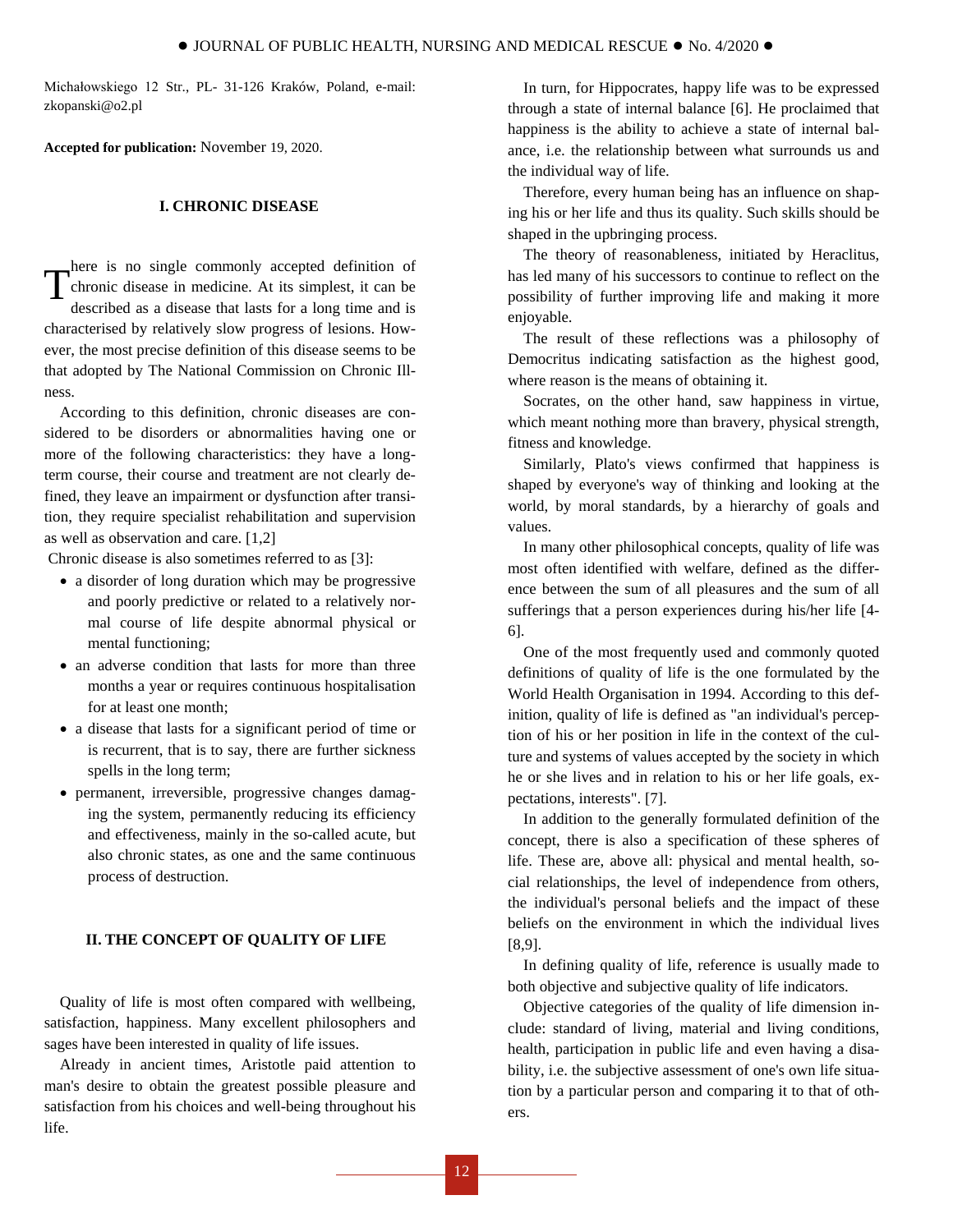The following can be considered as subjective indicators: the degree of satisfaction with the fulfilment of one's own physical, social and psychological needs, as well as satisfaction with the individual's life achievements, and his/her participation in social structures [7,10].

In turn, by measuring quality of life - as the ability to live a normal life - with the social indicators of the term, it is measured by activity in all areas of social life, such as work, leisure time, family income and the social environment.

Modern society in the 21st century is moving away from many of the values valued in the past. "In today's reality, perceiving quality of life is first and foremost: satisfaction from work, - a happy marriage, - optimism in life, - the ability to feel joy, - satisfaction in personal life (including gender), - financial stability". [11].

Quality of life studies allow for better perception of the patient's disease situation and are aimed at, among others [9,12,13]:

- to obtain as much data as possible on different areas of a patient's life;
- the involvement of the patient, his family and the therapeutic team in assessing the patient's situation;
- identification of areas of patient's activity requiring improvement;
- help in making the right therapeutic decisions and approaches.

Increasingly in recent years, in clinical research, but also in everyday practice, in addition to the biological and medical assessment of a patient's condition, quality of life is also assessed in relation to his or her health, that is to say, the impact that disease and patient treatment have on his or her physical, mental and social functioning.

Better assessment of individual quality of life parameters allows to improve communication with the patient by getting to know his personal problems, perception of the disease, as well as solving psychosocial problems important from the therapeutic point of view [10]. It also allows to determine the effectiveness of treatment over a longer period of observation, not only in relation to factors such as mortality, but also to other health events, such as health-dependent quality of life and lifestyle, which are particularly important for chronic diseases [11-14].

# **III. QUALITY OF LIFE IN CHRONIC DISEASE**

The assessment of the quality of life of patients with chronic diseases is particularly important in treatment procedures. This usually concerns incurable diseases, where the patient most often has to deal with the disease and its

treatment for the rest of his or her life. A frequent consequence of suffering from a chronic disease is frequent isolation from the environment, suffering and, in many cases, loneliness. The ailments which the disease brings may persist for years, usually gradually progressing [15].

Like any disease, a chronic disease also has major negative consequences that affect the various dimensions of a patient's life. They may be permanent or temporary: the need to change lifestyle, the need to prepare for longterm treatment, problems in understanding the professional terminology used in medical procedures [10,11,16].

Chronic disease triggers negative emotions in the patient, significantly worsening their quality of life. First of all, the patient's mental well-being is reduced. The mood is drastically reduced, aggression and irritability, anxiety, despair and indifference increase.

The patient is increasingly convinced of a strong dependence on the disease, and fear for his or her own health is growing, which may result in emotional problems. Such patients often lose the will to live and the will to fight the disease [15-18].

They often have processes that make the assessment of their health very different from an objective one.

There are situations in which patients are not aware of the development of their illness, do not know the prognosis and are not aware of the existing methods of its treatment.

There are also patients who know a lot about their disease and are strongly motivated to fight it. The way the patient himself evaluates his illness also has a strong influence on the treatment procedure.

This assessment consists of [15-20]:

- perception and assessment of disease symptoms;
- to learn how to deal with the physical, mental and social consequences of the disease;
- to assess his ability to function normally or to know how to gain control of the disease.

In studies on the quality of life of chronically ill people, the personality of the patient itself is also important, and the environmental conditions in which he or she lives may also be important. These factors greatly influence the effectiveness of treatment in chronic diseases [20].

# **IV. FAMILY**

In a common understanding, a family is a basic social unit, a married couple with children or - most often in the countryside - grandparents, parents and children living under one roof [21].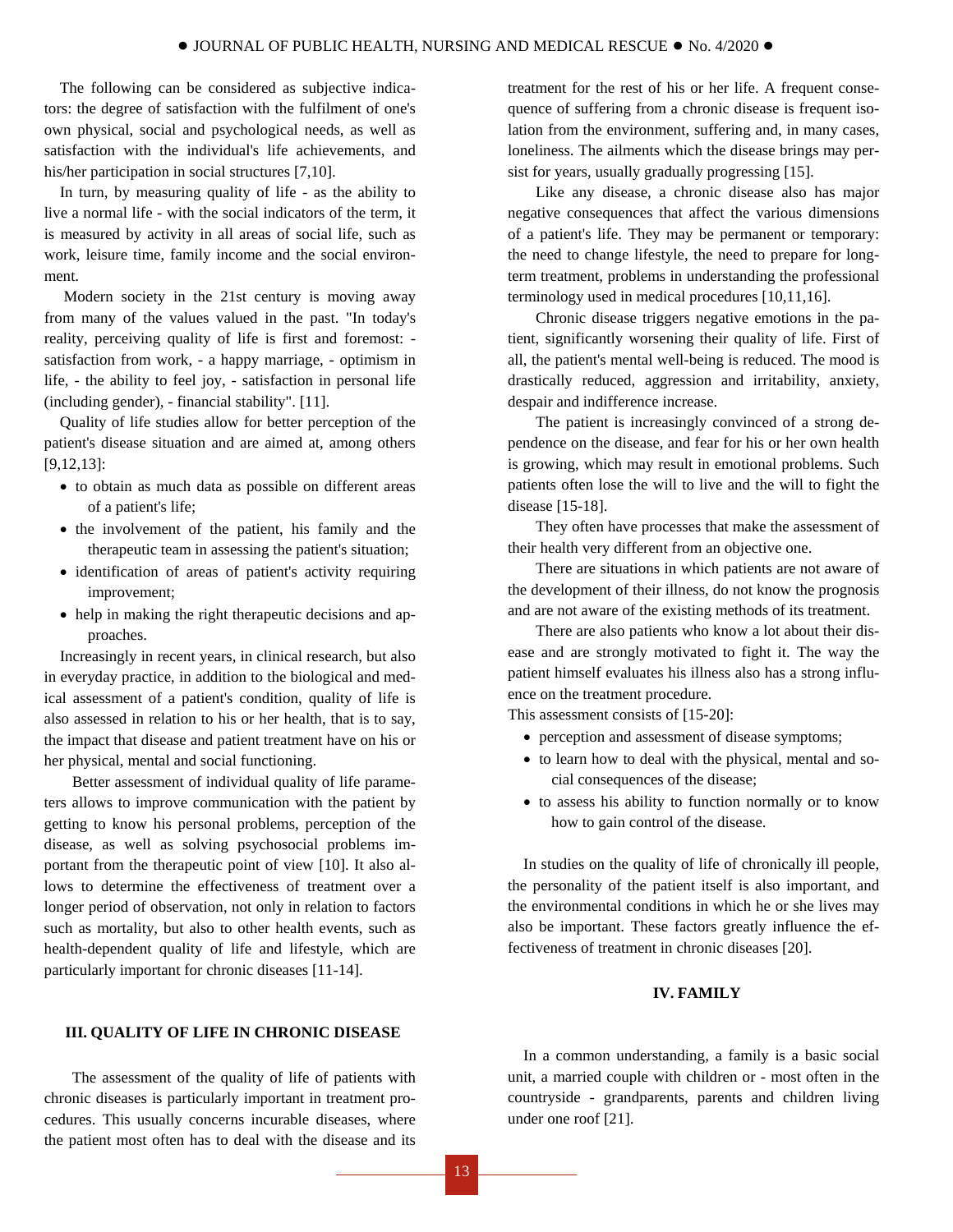From the encyclopaedic point of view, it is a form of collective life, appearing in historically and culturally diverse forms; the unambiguous definition of the family is a difficult and controversial issue. The essence of a family is a type of social bond: marital and parental, and in some types of families, also a bond of affinity. [22] The family occurs in all societies and epochs, it performs several basic functions in the life of society, the most important [21,22]:

- procreation, i.e. ensuring the biological continuity of society;
- socialisation, i.e. introducing the young generation into the norms and mechanism of collective life, caring for them and preparing them to play social roles themselves;
- maintaining the cultural continuity of society by passing on cultural heritage to future generations;
- running a household and in many cases also production activities (especially in agriculture);
- organising the lives of their members, exercising social control over their behaviour, ensuring their emotional balance, mutual assistance and care in the event of illness, old age, etc.

However, regardless of the scope of the study and the way in which the family is analysed, it is an essential form of functioning of individuals and (more broadly) of society at large. The family has existed since ancient times in most cultures, in all human communities. The foundation of social bonds between the family has always been, and still is, the relationship between spouses, the relationship between parents and children, and the relationship between children. These relationships between family members are most often of a direct nature, they are oriented towards cooperation rather than competition and have an emotional colour [23].

It is pointed out that man - understood as a social being has an innate need to create close and strong emotional relationships, that is, those that are able to satisfy his need for security, love, functioning in a social group as well as the approval of that group, etc. Full satisfaction of these needs is feasible in a healthy, stable and properly functioning family with clear and well-shaped interpersonal relationships and a high level of understanding [24].

A number of criteria which may be taken into account in assessing the type of family are listed. The most commonly used are [25]:

• number of family members (small - parents with one child or large - parents with three or more children; two-generational - parents and children or multigenerational - grandparents, parents, children and sometimes grandchildren);

- organisational forms (full two parents with at least one child, incomplete - one parent missing, reconstructed - one parent remarried); - place of residence (urban or rural family);
- source of livelihood (peasant, working and intelligent - this criterion is currently used less frequently).

In turn, Brągiel *et al.* distinguishes the following types of families [21]:

- small family that is, marriage and underage children; personal contacts are limited to the closest family members;
- family as a friendly group a form of voluntary community of parents and children (without formal marriage) or an economic and residential community of married couples (most common in the USA, the Netherlands);
- large family it is generally found in rural environments; it is characterised by a large household, a community of generations, and the domination of family ties;
- large modified family a multi-generational family, usually living in one house (possibly grandparents live nearby, but all have a strong family bond).

Describing a contemporary Polish family, it is defined as a small family, occupying an independent flat and running its own household. In the family, its institutional character disappears in favour of a more personal, intimate one. The male and female roles become less clear and the division of functions performed in the family by husbands and wives is more fluid. The distance between spouses is fading, just as the distance between parents and children is fading. Children in adolescence are often treated as equal partners. In the family, tolerance of differences between generations increases and roles are not rigidly defined [21,24].

Everyone, especially the sick, wants closeness and understanding. He seeks contact with his nearest and dearest, with his family. The family becomes a support for the sick person. Usually a sick person expects a balanced interest and willingness to help when he or she asks for it. At the same time, especially a chronically ill person needs respect, acceptance of limited physical abilities, various forms of disability often resulting from the progress of the illness, acceptance of a long stay in bed, sometimes its emotional lability. It is a bad thing when a family, in the name of taking care of a patient, stops talking to the patient about his illness, tries to activate the patient at all costs, trying to distract the patient's attention from his suffering.

The family should be a sensitive observer of the patient's condition. This applies especially to sick children. Parents